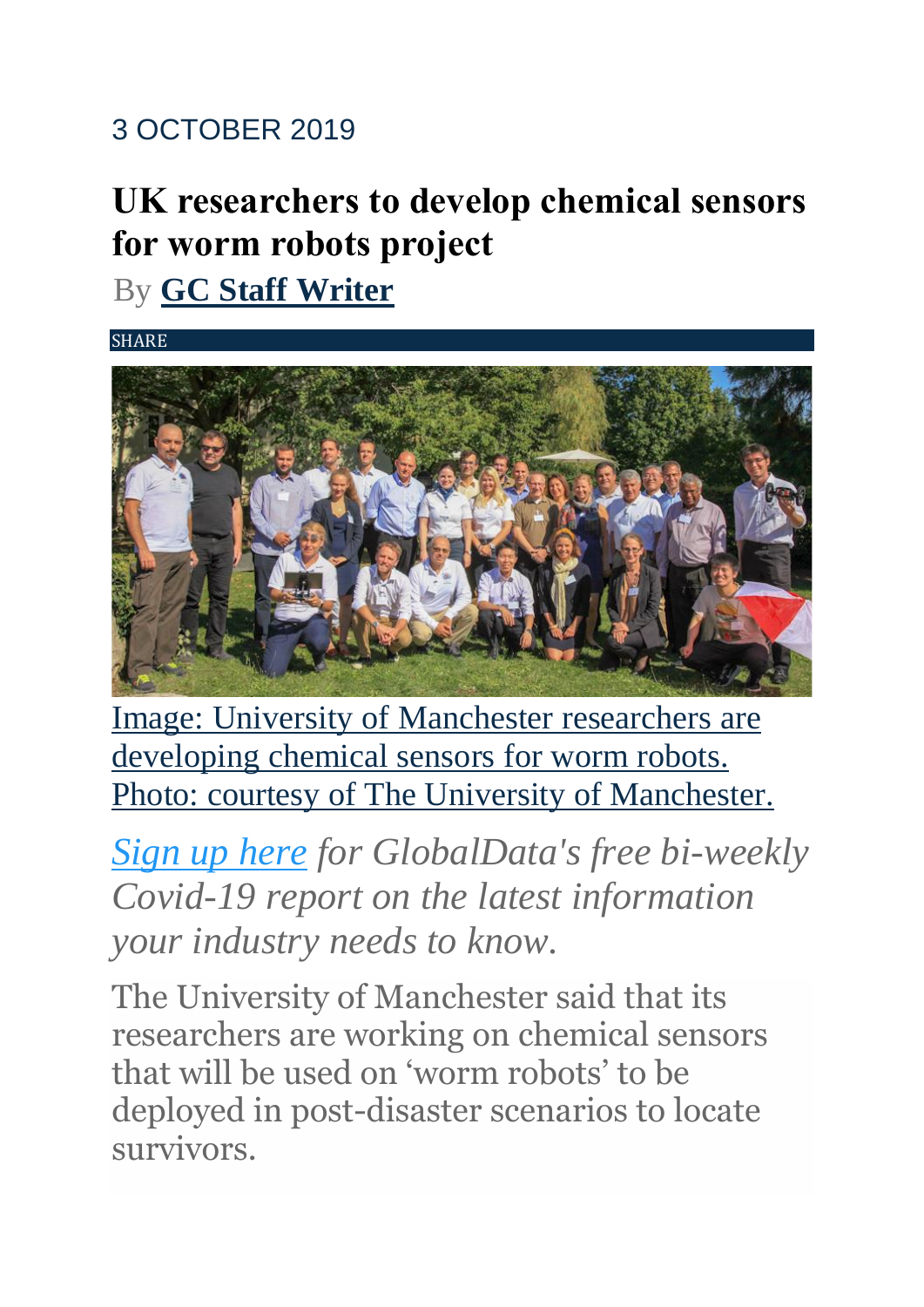The worm robots are being developed by partners across four European countries for improving detection of people trapped under debris following a disaster.

According to the university, when disaster strikes, urban search and rescue teams and other first responders have to fight against time while exposing themselves to unstable structures or hazardous environments to rescue trapped survivors.

To address the issue, a new pan-European project is devising new technologies using drones, miniaturised robotic equipment, and advanced sensors for post-disaster situations. The technologies are expected to speed up the detection of survivors in collapsed buildings, while improving working conditions for the first responders.

The project will create the CURSOR Search and Rescue Kit made up of robots equipped with chemical sensors. The worm robots will be able to detect a wide variety of chemical substances that will indicate human presence.

Transported by a drone from operational headquarters to a disaster location, the worm